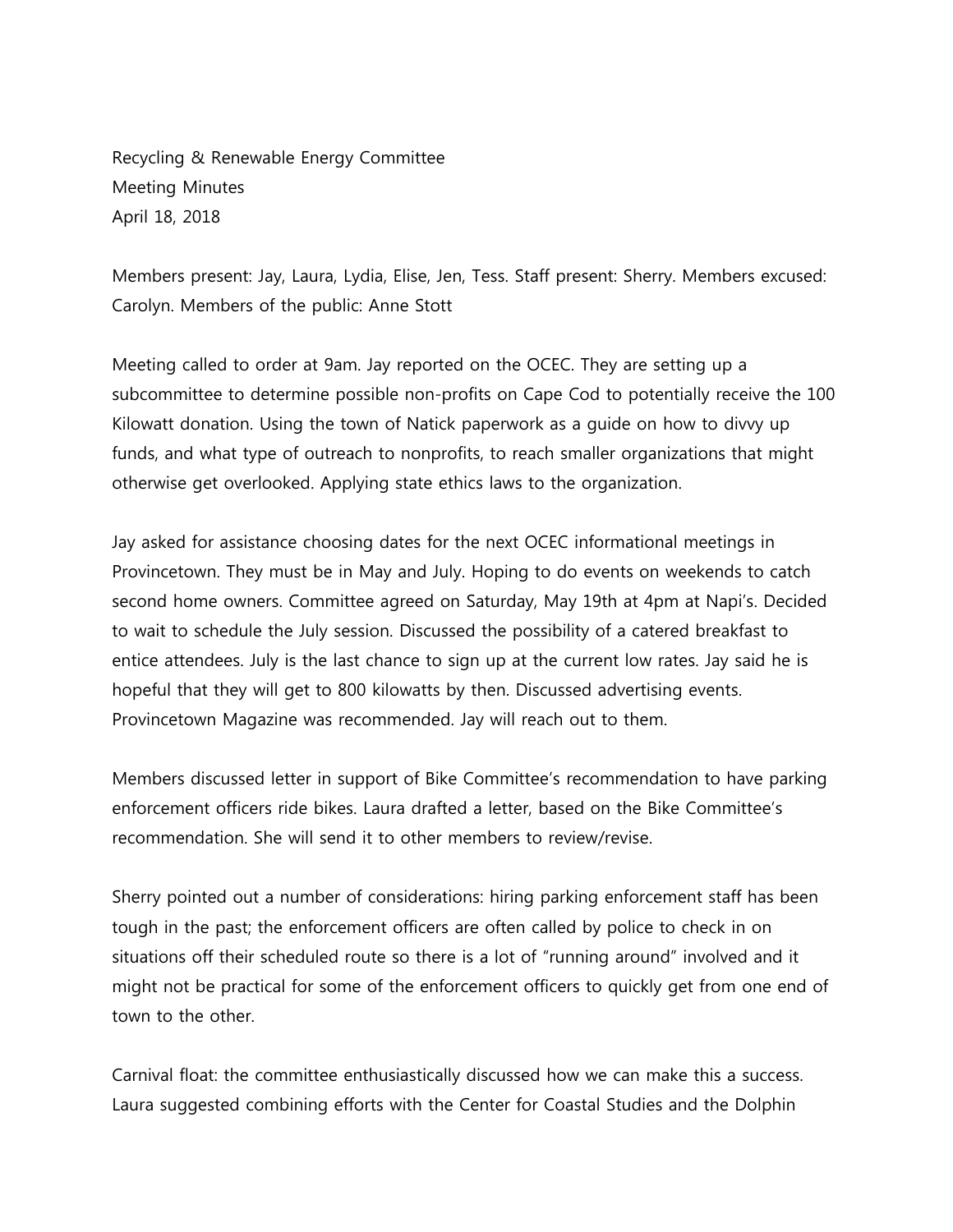Fleet. Anne recommended that we get a DPW truck to help collect plastics (possibly with a huge recycling bin on the float?), and that the RREC float go at the end of the parade and collect beads and other plastics. Jen recommended wooden animal cut outs entangled in trash, similar to what CCS has done in the past. Sherry said she will check in about whether we can get a truck from the DPW for the parade. She also said that the police go through every float before the parade to make sure there is no confetti. Anne will talk to to PBG about float, and will figure out what the application process is.

The budget was discussed next. There are \$664 left in the "gift fund." Before the end of the fiscal year (June) the committee must spent \$1800. We will be getting an additional \$7000 for the upcoming year. The committee discussed using this money to purchase another water bottle refilling station. Anne recommended we use some of the \$1800 for PSA graphics and visuals for the new plastics bans. Jay recommended hiring a graphic designer for these visuals. Anne discussed business outreach and use of printed visuals to inform businesses and their customers of the bans - will ask if they will display them. Laura: if the PRIME grant goes through (she will know next month) there will be an extra \$2000. Recommended planning ahead for this to streamline the visuals - should be a comprehensive, organized campaign.

CARE for the Cape and Islands has a "Straw Free Summer" campaign. Discussed collaboration and using this phrase "skip the straw"

CARE also asked the committee to participate in their Earth day action, by handing out a flyer providing information on plastics (a collaborative effort of CARE, Cape Plastic Bottle Ban, and Peace and Freedom Cape Cod). Sherry said that she will print out 50 copies (to make a 100 total when cut in half) of the flyer, 70 of which will go to the transfer stations and the employees working on Saturday, April 21, will hand them out, 30 will go to Lydia to distribute.

Laura and Lydia recommended hiring Andrea Tasha to update our existing logo to say "skip the straw" or to design a new "no straw" inspired design. Anne said she will reach out and invite her to our next meeting.